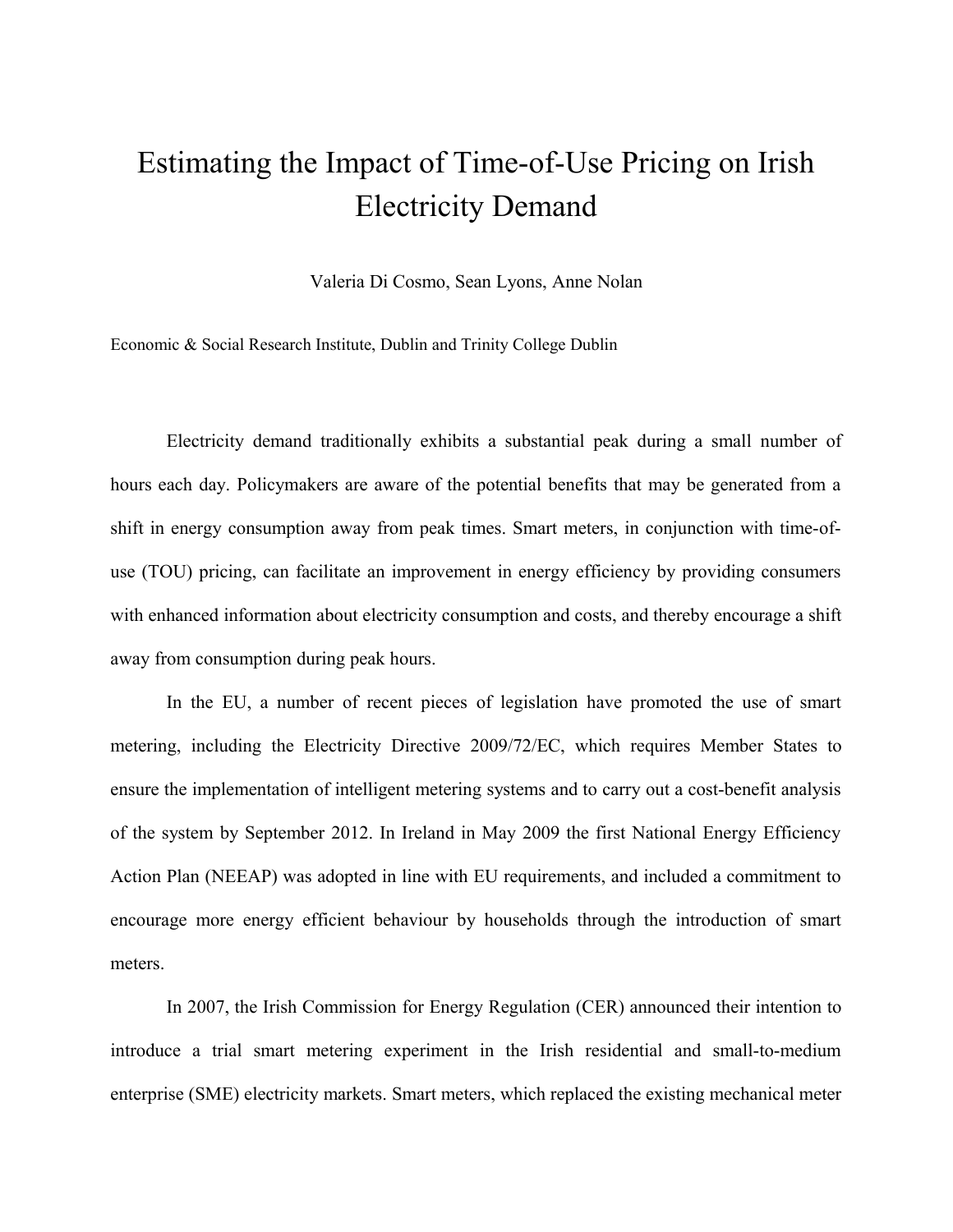readers, were introduced in approximately 5,000 households and 650 SMEs. In this paper, we focus on the behavior of households during the trial. While participating households self-selected into the trial, and therefore our results cannot be generalised to the overall population, participants were randomly assigned to control and treatment groups. Treatment groups were exposed to a variety of time-of-use (TOU) tariffs and information stimuli (in-home display (IHD) units, monthly billing, *etc*.). Data was collected over the period 14 July 2009 to 31 December 2010, and as the experiment began on 1 January 2010, six months of pre-trial data are available for both the control and treatment groups.

We use the data collected from the Irish smart metering trial to address the following research questions: (i) what are the effects of different TOU tariffs (peak, day and night) and stimuli on residential electricity consumption during different times of the day? (ii) what are the determinants of electricity consumption? (iii) does the socio-economic position of the household influence their response to the tariffs and information stimuli?

Our results show that different information stimuli lead to differences in household responses during different times of the day. In particular, the quality of the information given to the consumer about their electricity consumption is positively linked to the contraction in the electricity demand. Moreover, the magnitude of the contraction increases as the ratio of peak to off-peak prices increases. However, the extent of the additional reduction in peak demand due to a steepening tariff schedule is very small in absolute terms. Other stimuli, such as a bi-monthly or monthly billing, which provide the consumers with less information than the in-home display, also give rise to reductions in peak demand when TOU tariffs are employed, but for these stimuli there is little evidence of further reductions as the ratio of peak to off-peak prices rises further. This suggests that consumers in this experiment respond on the basis of a simple heuristic: they